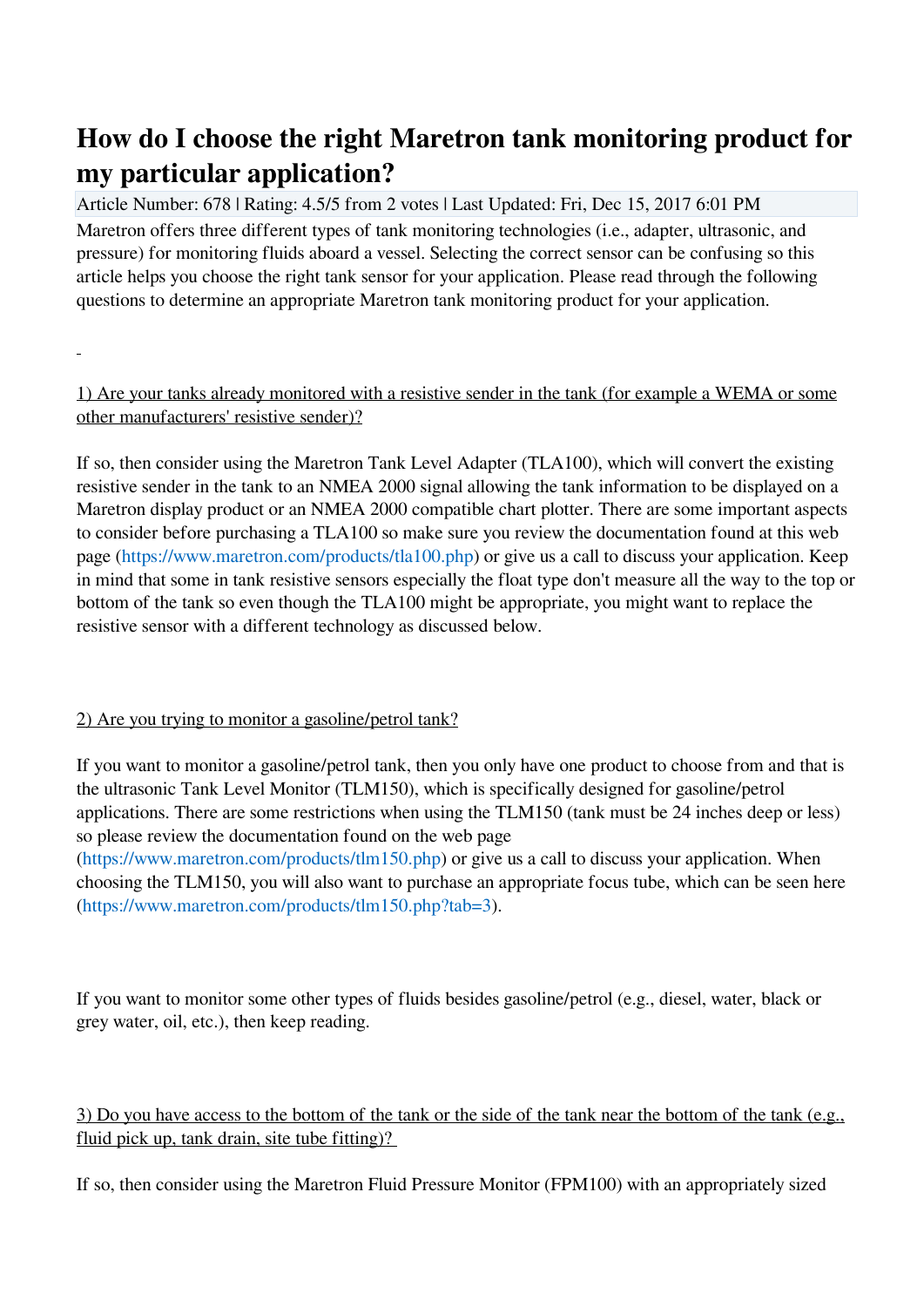"outside" the tank pressure transducer. The FPM100 is a cost effective solution especially if you have multiple tanks because it has six channels for monitoring up to six tanks when connecting up to six pressure transducers. Please refer to the following web page for more information about the FPM100 [\(https://www.maretron.com/products/fpm100.php](https://www.maretron.com/products/fpm100.php)) and please refer to the accessories tab for the different pressure transducers (chosen based on tank depth) used with the FPM100 [\(https://www.maretron.com/products/fpm100.php?tab=4\)](https://www.maretron.com/products/fpm100.php?tab=4). To see some suggested FPM100 tank monitoring systems, please see this web page [\(https://www.maretron.com/products/fpm100.php?tab=5\)](https://www.maretron.com/products/fpm100.php?tab=5).

If you don't have access to the bottom of the tank, then keep reading.

## 4) Do you have access to the top of the tank?

If you have access to the top of the tank, then you have two options, 1) ultrasonic tank monitoring (TLM100), or 2) fluid pressure monitor (FPM100). Choose the TLM100 [\(https://www.maretron.com/products/tlm100.php](https://www.maretron.com/products/tlm100.php)) if you have a one or two tanks that are less than or equal to approximately 40 inches in depth as the TLM100 is the most cost effective solution for a couple of tanks. Make sure you use an appropriate focus tube

[\(https://www.maretron.com/products/tlm100.php?tab=3\)](https://www.maretron.com/products/tlm100.php?tab=3) with the TLM100 and for suggested systems please see this web page ([https://www.maretron.com/products/tlm100.php?tab=4\)](https://www.maretron.com/products/tlm100.php?tab=4). For top of the tank access applications with more than two tanks or tanks deeper than 40 inches, then consider using the Maretron FPM100 with an "inside" the tank or submersible pressure transducer. The more tanks you have the more economical the FPM100 [\(https://www.maretron.com/products/fpm100.php](https://www.maretron.com/products/fpm100.php)) becomes since it can accommodate up to six tanks using up to six interconnected pressure transducers. Please see the following web page for choosing the appropriate submersible pressure transducer [\(https://www.maretron.com/products/fpm100.php?tab=4\)](https://www.maretron.com/products/fpm100.php?tab=4) and visit this web page for some FPM100 suggested systems [\(https://www.maretron.com/products/fpm100.php?tab=5\)](https://www.maretron.com/products/fpm100.php?tab=5).